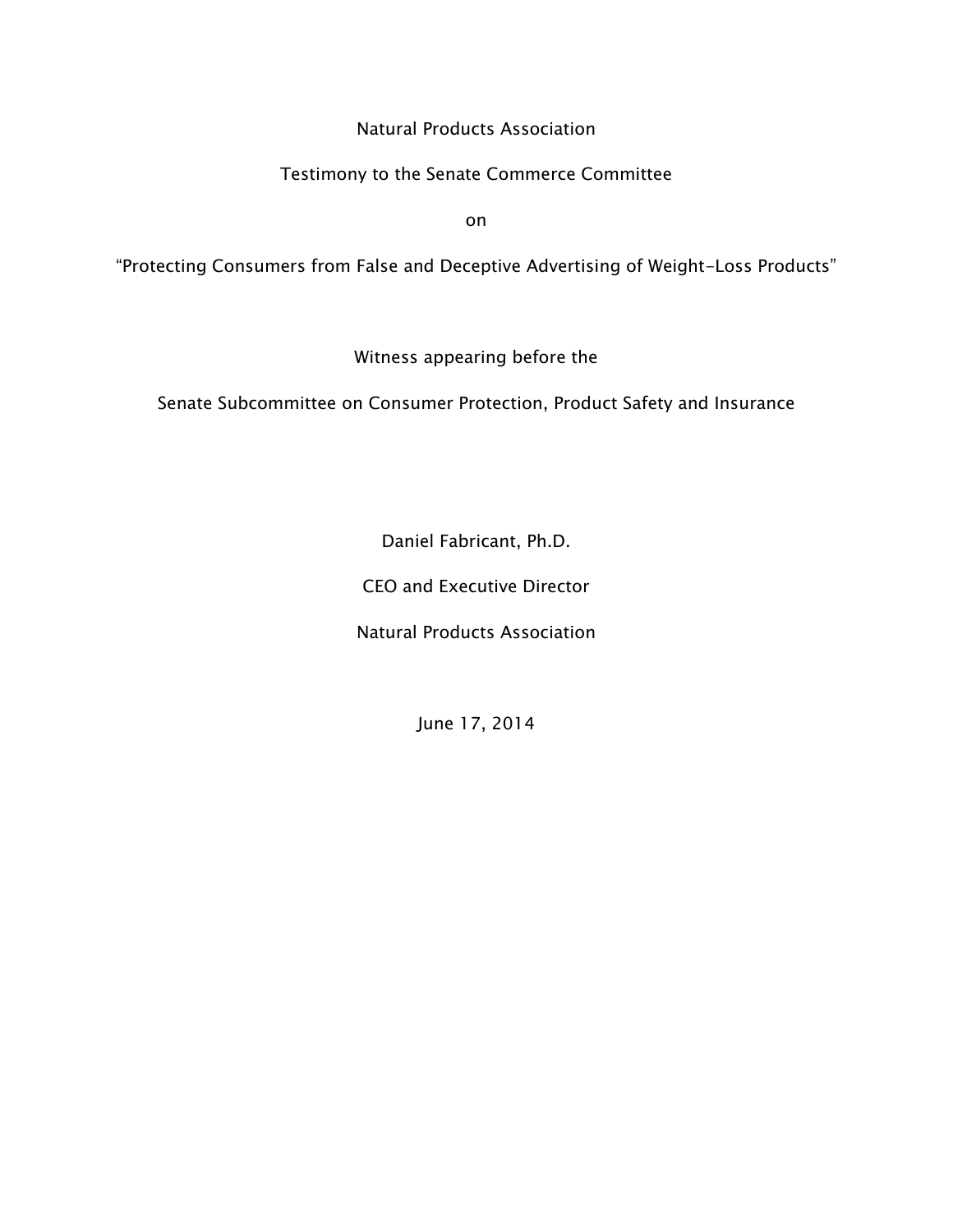Madam Chairperson and Members of the Committee;

Thank you for the opportunity to participate in this very important panel discussion. I am Dr. Daniel Fabricant, the CEO and Executive Director of the Natural Products Association (NPA). NPA is a 78-year old association and is the oldest and largest trade association in the natural products industry. We represent the interests of more than 10,000 locations, including retailers, manufacturers, suppliers and distributors of health foods, dietary supplements, natural personal care and the millions of Americans who use supplements each year.

While some of our members are household names, the majority of our members are small business owners -- many women-owned – who got into this business because they want to help people live healthier lives through the use of natural products. And Americans are looking more and more for natural products each and every day, because they see the difference natural products can make in their daily lives. In 2012, Americans spent \$2.8 trillion on health care, including \$267 billion on health-related products and services, like dietary supplements, weight-loss programs and fitness club memberships. Our first rule to all customers is to always consult with your health care provider, and that dietary supplements are part of a broader healthy lifestyle that includes diet and exercise.

Madam Chair, let me say at the outset that our members fully support efforts to combat fraud and to enforce the range of rules and regulations that the federal government has to protect consumers and to give them the information they need. Deceptive advertising is illegal and should not be tolerated, period.

Advertising for weight loss covers a broad jurisdiction that spans a growing range of the economy, from exercise regimens, to meal systems, to cosmetic/spa type services and also includes a sector of the natural products industry in the form of dietary supplements.

At the NPA, we share the concerns expressed by others at this hearing about the use of deceptive advertising, especially on the internet. Our association was founded by brick-and-mortar independent retailers, not internet only, fly-by night outfits. Our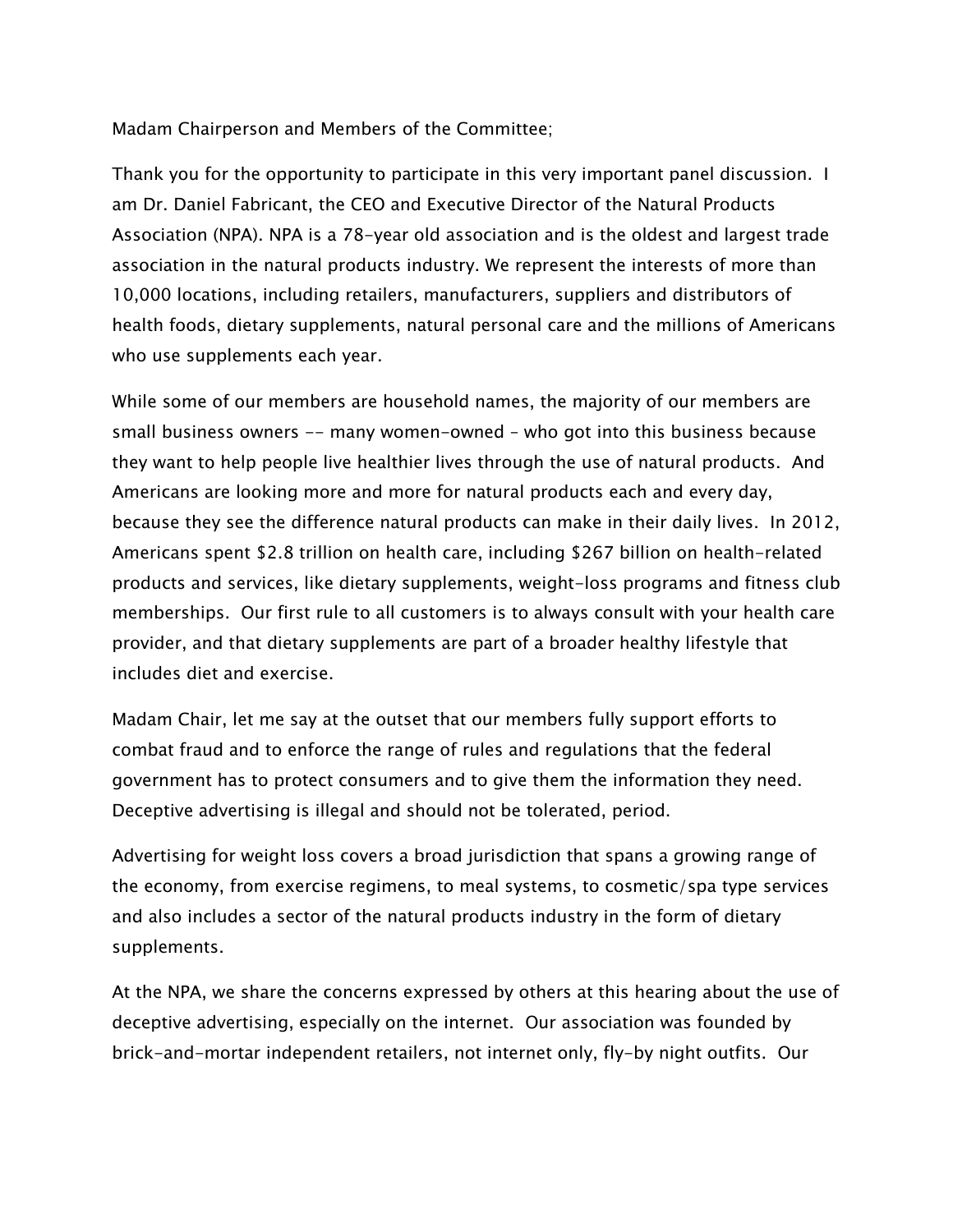members know that the public trust with their customers is one of the main reasons that natural products are so prevalent in the marketplace these days.

In short, no one has more of an interest in weeding out fraud than our members, because bad actors only tarnish their good integrity. That's why we strongly support the Federal Trade Commission's (FTC) efforts.

To support FTC further, NPA has its own industry policing program where members identify and report questionable ad claims so that bad actors can be disciplined by federal authorities, including the FTC. In short, our members are empowered to follow the homeland security rule as it relates to questionable ad claims: if you see something, say something.

NPA's educational foundation, The Natural Products Foundation (NPF) manages our Truth in Advertising (TIA) program. NPA members report questionable ad claims to an internal TIA committee of legal counsel. This special committee reviews claims to determine if they are over the line and then takes two actions.

The first is to mail a cease and desist letter to a company it deems has crossed that line. I have an example of that letter here that I will attach to my testimony. The second is to refer cases to FTC and FDA where potentially fraudulent advertising persists.

Since the truth in advertising program has begun, The TIA program has issued a total of 446 of these letters to companies. Of those, 320 acknowledged the issues noted and made immediate changes. If companies do not take immediate action, the TIA committee refers them directly to FTC and FDA. Our TIA group also meets regularly with officials at each agency to help identify and weed out fraud.

Our TIA program shows that NPA members want those who don't play by the rules brought into compliance or pushed out of any appearance of being a part of the legitimate industry that so many Americans look to for their health and wellness.

So we view our role as playing a strong partnership with regulatory officials, since we share their goals and objectives. But we do depend on federal authorities to provide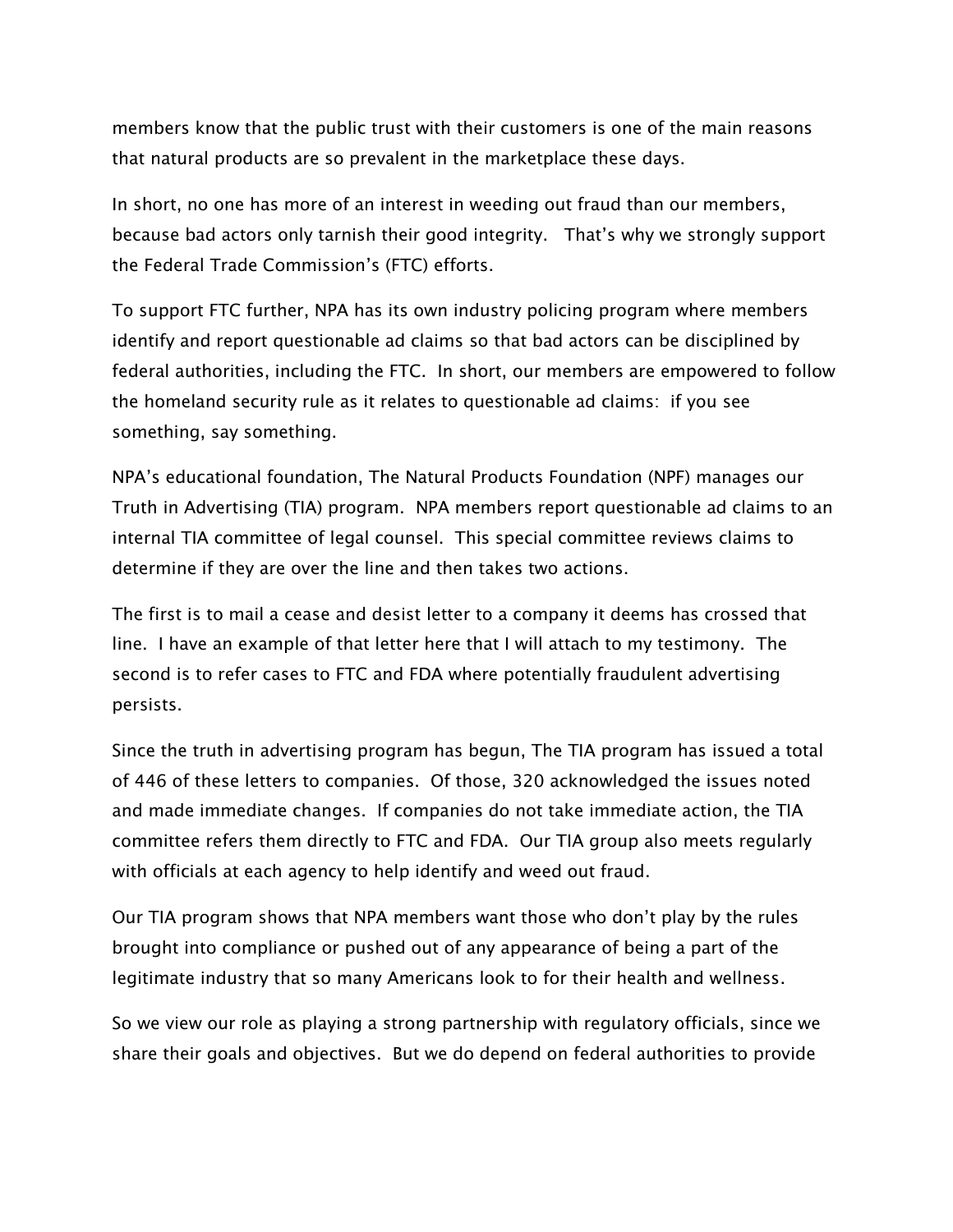that enforcement action to make all of this a reality. In this arena, we see positive action, as well as some areas for consideration and some of concern.

As we have heard this morning, the dietary supplement industry is regulated both by the FTC as well as the Food and Drug Administration (FDA), where I served previously as the Director of Dietary Supplement Programs. FDA can take a substantial number of enforcement actions, and in the recent past has used some for the first time: including mandatory recall, administrative detention, and injunctions and seizures for those recidivist firms failing to meet minimal quality standards. As we heard earlier, under a Memorandum of Understanding (MOU) with the FDA, the FTC has primary regulatory responsibility with respect to the truth or falsity of all advertising (other than labeling) of foods, devices, cosmetics, and weight loss services. Under those current authorities, the FTC has taken substantial action against firms that have deceived consumers with regards to weight loss.

NPA fully supports those efforts, as they demonstrate FTC's ample and adequate current authority to enforce against deceptive advertising practices and protect consumers against fraud. But as helpful a deterrent as these high-profile cases are, we still wrestle with the internet advertising and fly-by-night issues we are discussing today, so what to do about that?

We believe one area for consideration would be to encourage FTC to use existing authorities more on the front end: to be more agile and disciplinary to companies without regard to revenues. In other words, we think that more aggressive enforcement of the internet fly-by-nights needs to be just as important a priority for FTC as the large-scale enforcement actions which we also support.

For example, FTC currently has as part of its enforcement arsenal very effective tools like misdemeanor prosecutions and civil monetary penalties which it uses very well for those already under consent orders or who have violated other applicable laws. But in our view, it appears that there is a predilection by regulators to pursue these more sizable and protracted cases, perhaps at the expense of more regulatory muscle on the front end against companies of any size or revenue stream.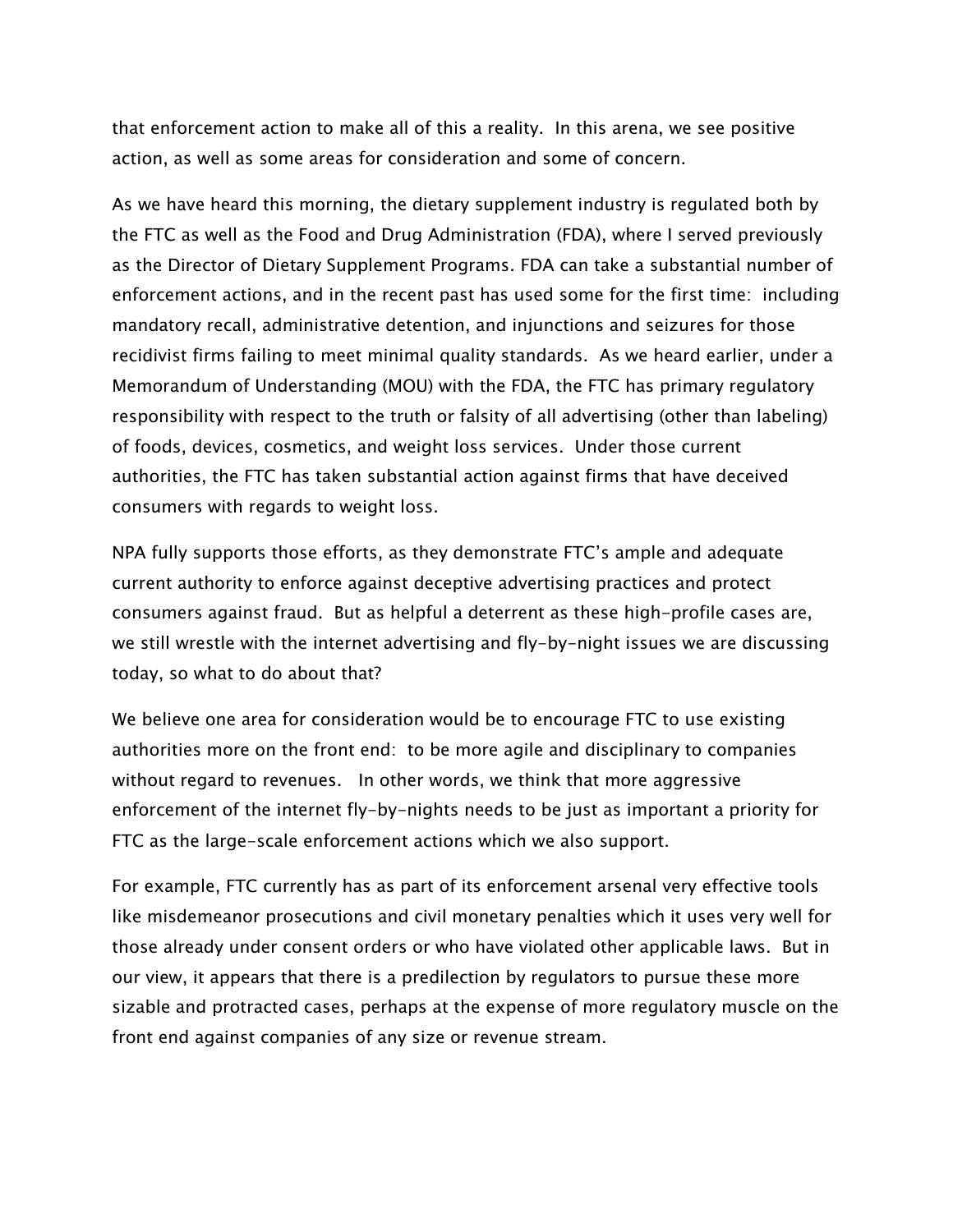A more balanced approach would both help curb the deceptive advertising and also serve as a helpful deterrent for other bad actors who might think they can get away with it. If FTC doesn't take down any fly-by-nights, more will unfortunately be tempted to get into the game.

Lastly, while we support the FTC's mission to prevent and punish unfair and deceptive acts, we are concerned with a recent development as it pertains to the use of FTC consent orders, which may have unintended consequences for consumers. Obviously, consent orders are case specific: they are not designed to be applied across the industry. However, we are seeing some evidence that this is happening, which we believe could have negative outcomes for consumers both from a cost perspective, but also in potentially *reducing* the quality and quantity of information about products available to them.

When application of extra-statutory interpretations moves from consent orders into rules of general applicability, such overreach is not beneficial to anyone and particularly to consumers. One example would be FTC's apparent new requirement that additional studies and research are necessary prior to advertising. Specifically, I'm referring to a requirement to conduct two double-blind, randomized control trials to support legal structure/function statements, which is not a current legal or regulatory requirement.

This is not only outside of the statute, but leads to unnecessary and inefficient use of resources, which chills innovation and dis-incentivizes the very research needed to substantiate claims (in an environment where recouping research dollars on natural products is very difficult because of the way the patent rules govern our industry, but that's a subject for another hearing).

Moreover, this is being done without any cost-benefit analysis on behalf of consumers or the economy. For example, if such standards are applied generally, a firm investing in the currently-required study that is well controlled and meets both the competent and reliable scientific standards would be prohibited from sharing those findings with consumers. It would actually result in less information being available to consumers - - not more -- and effectively changes the rules in the middle of the game. This is a critical concern, as it appears to abridge protected speech, which could constitute a